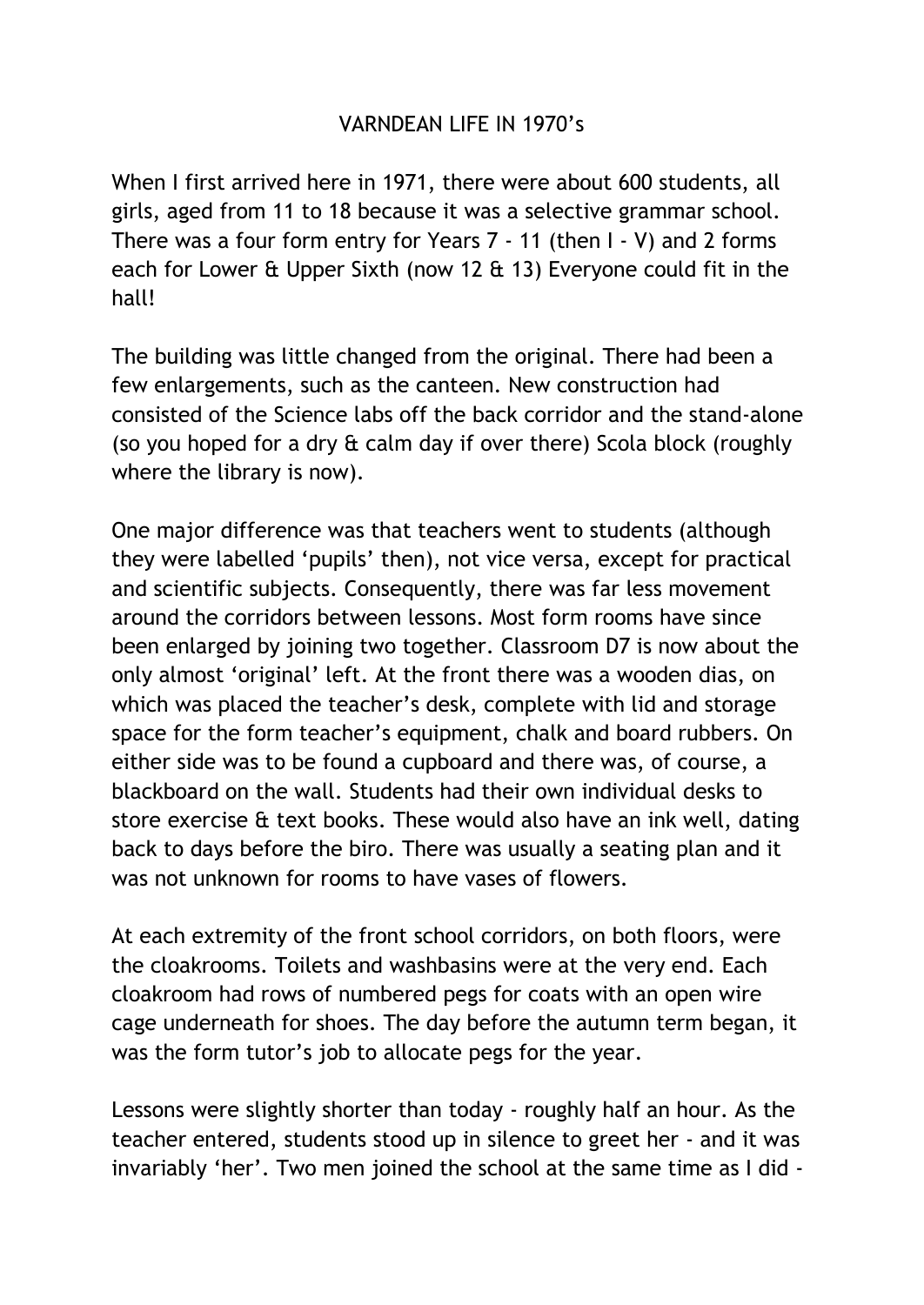Mr Scott and Mr Chapman as Heads of Maths and Latin respectively, though there had been a smattering of part-timers before. If another teacher had cause to enter during the lesson, students were expected to stand up again.

This formality extended to the Staff Room, where each teacher had a place at one of the refectory tables. The trick was to prevent your piles of books from spilling over onto your next-door neighbour's space. There were also lockers & shelves around the room, staff size being small enough to have one each. Outside the staff room, on the other side of the corridor, were rows of open cupboards, one for each teacher, where students brought the class's set of homework books.

Student responsibilities were decided on the first day of each term. These ranged from monitors for subject books, flowers, stationery e.g. collecting rough books (used for all subjects to prevent doing such work in 'neat' or 'best' books) and blotting paper, to form officials. Each form had a Form Captain, Vice-Form Captain and 3 Committee members. These were chosen by nomination and then a 'secret' ballot. However, proposals had to be brought to a Staff meeting at the end of the 1st day, where nominees were discussed. It was not a rubberstamping process - a popular, but naughty girl could be turned down! At the next assembly, the chosen Captains & Vice-Captains filed on to the stage to be presented with their badges by the Head.

Monday was dinner money day - form tutors collected the cash for the week and issued meal tickets. Then it had to be counted and sent to the office, which is where the Head's staff work now. Days always started with assembly in the hall. Forms processed in to a classical music record, except on Wednesdays, when the School First Orchestra played, which made life a bit more of a crush! Mrs Harding, Head of Music, who, incidentally, has a bus named after her, played the grand piano, situated below the stage on the left. Sometimes, the Senior or Junior Choirs performed. Then the Head, in a gown, processed in with the school officials and often the Deputy Head. The format was usually the same - hymn; reading; prayer and notices. For the hymns, everyone had a blue hymn book, kept in their desk and, yes, they did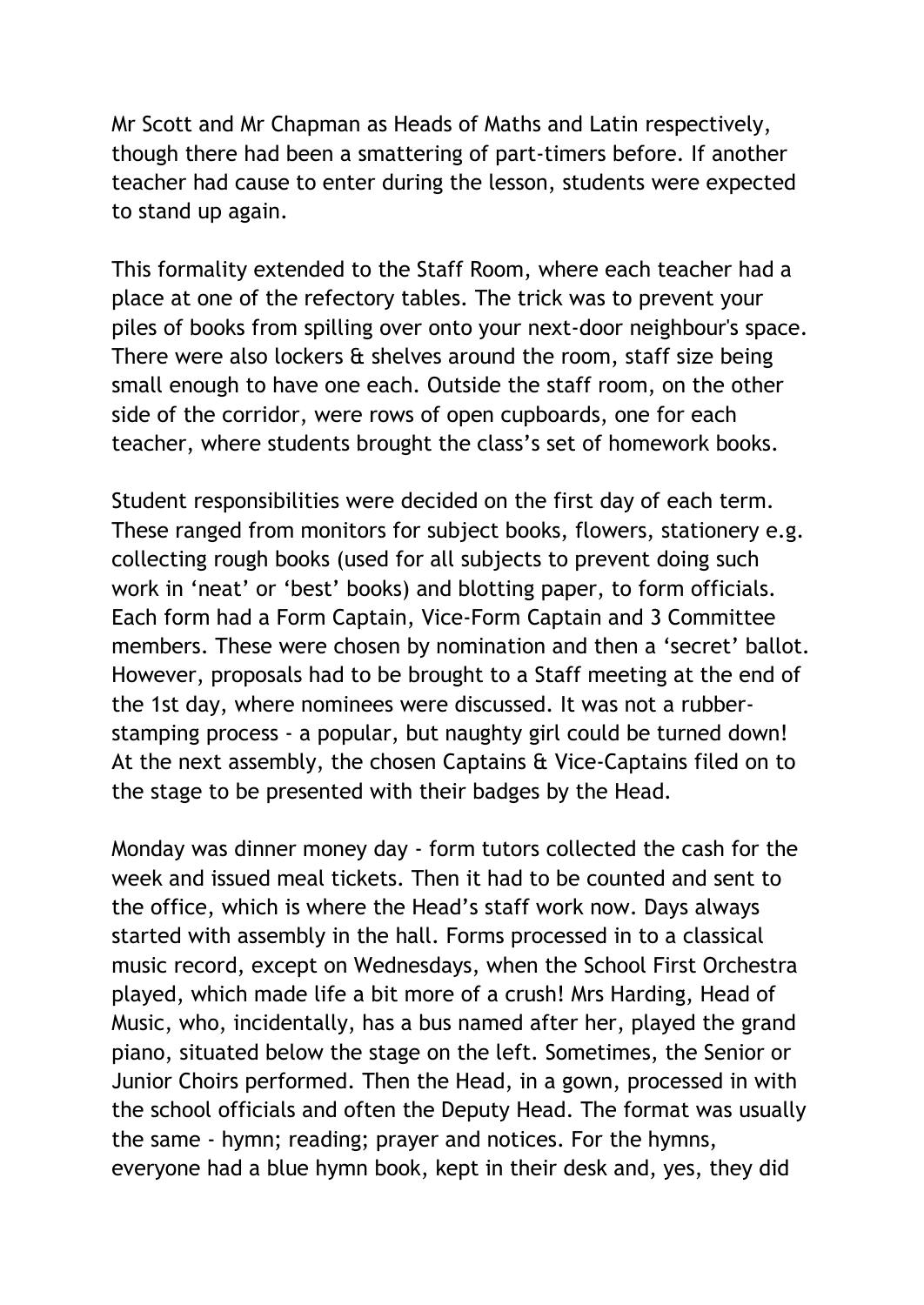lose them sometimes! The readings were usually from books and one or two became very familiar. At the end, students who had been absent, brought their excuse letters up to the Head.

The other very formal occasion was Speech Day, held every year in the autumn. When I first arrived, the venue was The Dome. Everyone went down in the morning for rehearsals, had the afternoon off and then returned for the evening. As most staff had a degree, gowns had to be worn. The Speech Day programme actually listed qualifications along with the University the person had attended. There were always performances from the Choirs and Orchestras. Also, a guest speaker was invited to give a speech and present the prizes. I notice my first Speech Day would have been listening to John Wilson, Director of the Royal Commonwealth Society for the Blind (now Sightsavers).

Support staff did not exist as we know them today, although there were technicians for Science and practical subjects. The secretarial staff consisted of the Head's Secretary and her assistant. When I arrived, this meant the formidable Miss Wrigley. Also, there was a caretaker, who had a much less complex job than that of our current site manager.

Pastoral issues were usually dealt with by the Head. The school was small enough for her to know everyone. Most teachers only met parents at Parents' Evenings.

Report time, twice a year, could be nerve-wracking for form teachers. Reports were a single A4 sheet, printed on one side only. Once named, the whole set was then passed round to subject teachers to enter a grade, exam percentage (if appropriate) and add a comment e.g. 'Very good'; 'Could do better' - there was no space for advice on how to move forward. Woe betide the teacher (especially if one of the last) who made a mistake. As all writing was in ink, that poor soul had to trail round all those who had already written in it to get it redone. The form tutor then entered other details such as absences, lates and, believe it or not, the pupil's overall exam percentage and position